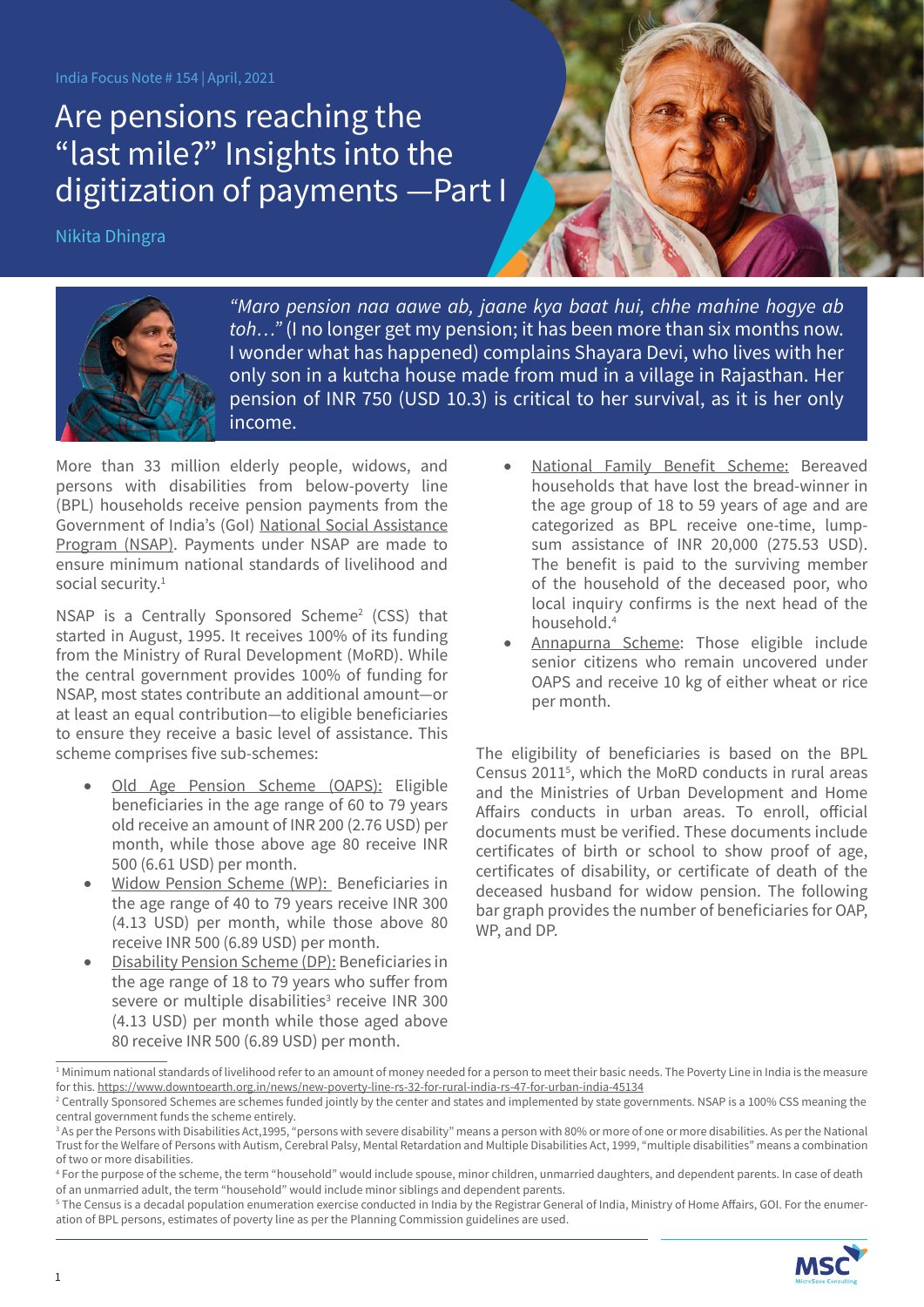Figure 1: Number of beneficiaries for select NSAP Programs (in millions)



## Source:<https://nsap.nic.in/>

This note focuses on the digitization of pension payments and the challenges associated with last-mile delivery under OAP, WP, and DP.

## **Digitization of pension payments and last-mile delivery**

From the inception of the program through 2014, state governments disbursed pension payments in cash either through doorstep delivery or through money orders via postal staff.<sup>6</sup> This system had its [share of inefficiencies](https://www.adb.org/sites/default/files/publication/364566/adbi-wp779.pdf), such as inclusion and exclusion errors, delay in payment and "leakages", and "last-mile delivery challenges".

The GoI initiated the digitization of pension payment to plug leakages and streamline payments in 2014 under the [National e-Governance Initiative 2006](https://meity.gov.in/divisions/national-e-governance-plan). This involves inking the *Aadhaar*<sup>7</sup> number of beneficiaries with their bank or postal accounts and digitizing the beneficiary database through the NSAP-PPS (Pension Processing System) software, which has been adopted by 21 states.<sup>8</sup> A few state governments maintain their beneficiary databases and MIS for pension delivery, for example, *[Bhamashah](http://plan.rajasthan.gov.in/content/planning-portal/en/des/about-us/profile-department-division/Bhamashah.html)* in Rajasthan or *[Samagra](https://translate.google.com/translate?hl=en&sl=hi&u=http://samagra.gov.in/&prev=search)* in Madhya Pradesh.

Following this initiative, state governments began disbursing pension payments using Direct Benefit Transfer (DBT) into the *Aadhaar*-linked bank or postal accounts of beneficiaries. Currently, 20 states disburse pension payments via DBT, six states through a [mix of](https://rural.nic.in/sites/default/files/Overview%20of%20NSAP.pdf) 

[digital and cash mode](https://rural.nic.in/sites/default/files/Overview%20of%20NSAP.pdf)s, and three states via doorstep delivery of cash.

The GoI and state governments disbursed [INR 56.67](https://dbtbharat.gov.in/reportnew/scheme-group-report) [billion \(USD 0.78 billion\) through 157 million transactions](https://dbtbharat.gov.in/reportnew/scheme-group-report) [in the year 2020-21.](https://dbtbharat.gov.in/reportnew/scheme-group-report) The estimated savings from the digitization of pension payment was [INR 5.24 billion](https://dbtbharat.gov.in/estimatedgain) [\(USD 72.2 million\) primarily by removing 0.75 million](https://dbtbharat.gov.in/estimatedgain) "ghost"9 and ineligible beneficiaries. The number of DBT transactions has fallen from 2018-19 to 2019-20 as some states, such as Andhra Pradesh switched over from digital payments to cash in 2018.



## Figure 2: Number of DBT transactions(in millions)

<sup>&</sup>lt;sup>9</sup> Ghost beneficiaries are those who had been wrongly included as scheme beneficiaries, but have been filtered/excluded from the list of beneficiaries post digitization of databases and Aadhaar seeding.



<sup>6</sup> A postal worker is a person who delivers letters, packages, and money orders to the residents of a village, district, or city.

<sup>&</sup>lt;sup>7</sup> Aadhaar number is a 12-digit random number issued by the UIDAI (Unique Identification of India Authority) to the residents of India after satisfying the verification process laid down by UIDAI. Any individual, irrespective of age and gender, who is a resident of India, may voluntarily enroll to obtain an Aadhaar number.

<sup>8</sup> NSAP PPS: NSAP-Pension Processing System is developed by the NIC. It provides details of all beneficiaries and facilitates end-to-end transactions from point of origination to the point of disbursement.